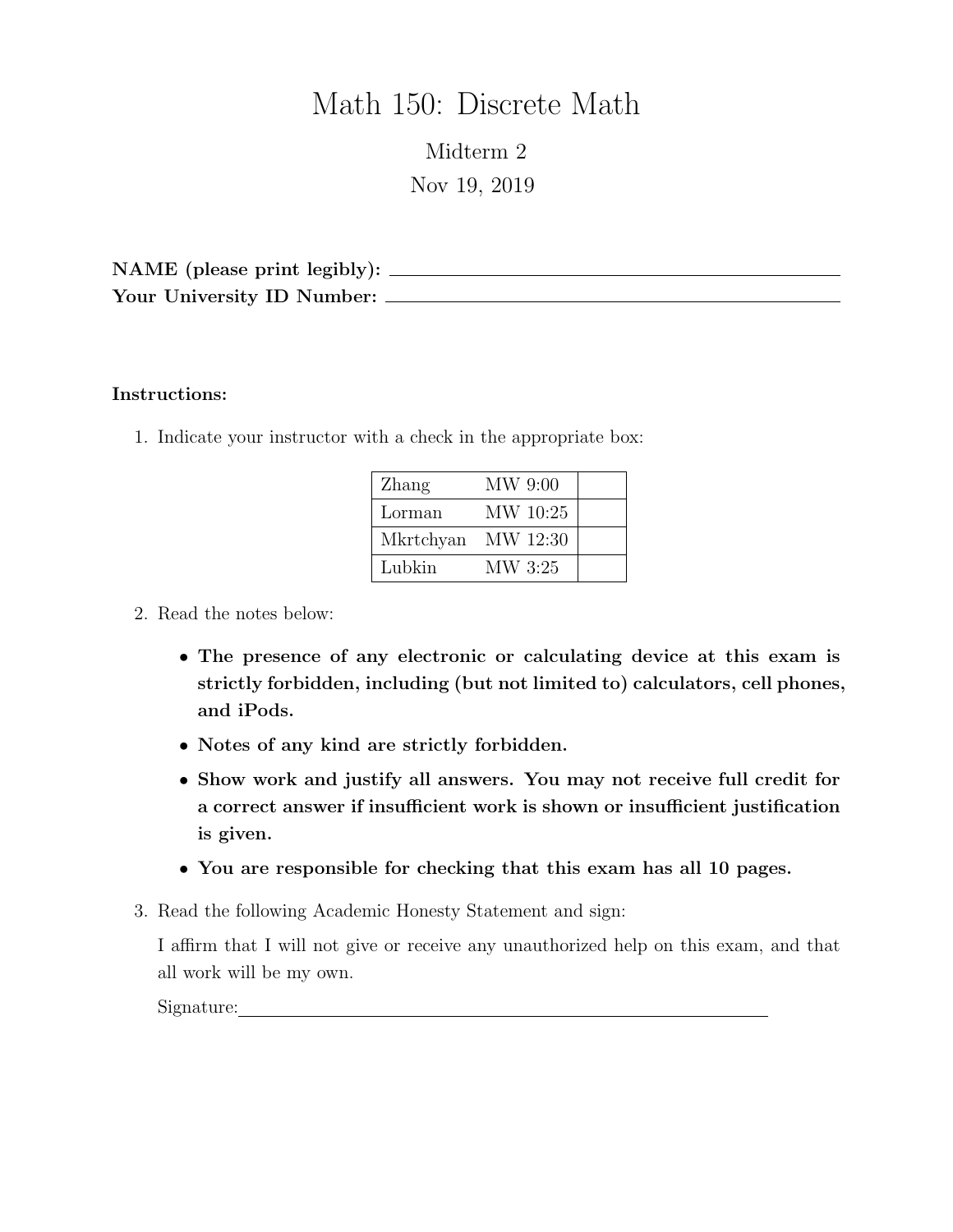- 1. (25 points) In each part the Yes/No answer is only worth 2 points.
- (a) Suppose that  $a, b$  and  $c$  are non-zero integers and that  $ac|bc$ . Then is it true that necessarily  $a|b$ ?

Yes or No?

Either prove that the assertion is true, or else construct an explicit counterexample.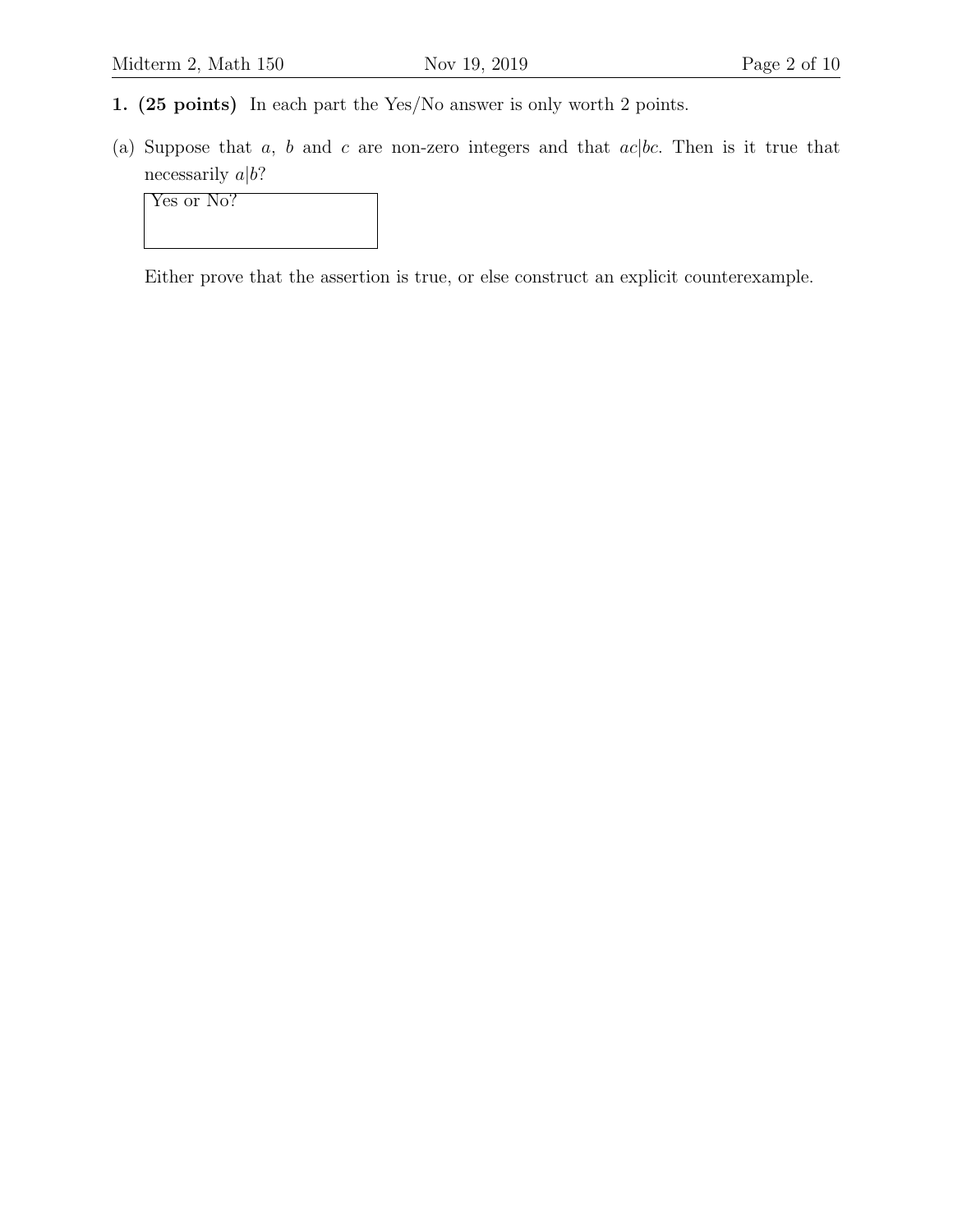(b) Is it true that 42 is invertible modulo 30?

Yes or No?

Give a 1 sentence brief explanation why your answer is correct.

(c) Suppose that a, b and c are non-zero integers and that  $a|bc$  and that  $a \nmid b$ .

Then is it true that necessarily  $a|c$ ?

Yes or No?

Either prove that the assertion is true, or else construct an explicit counterexample.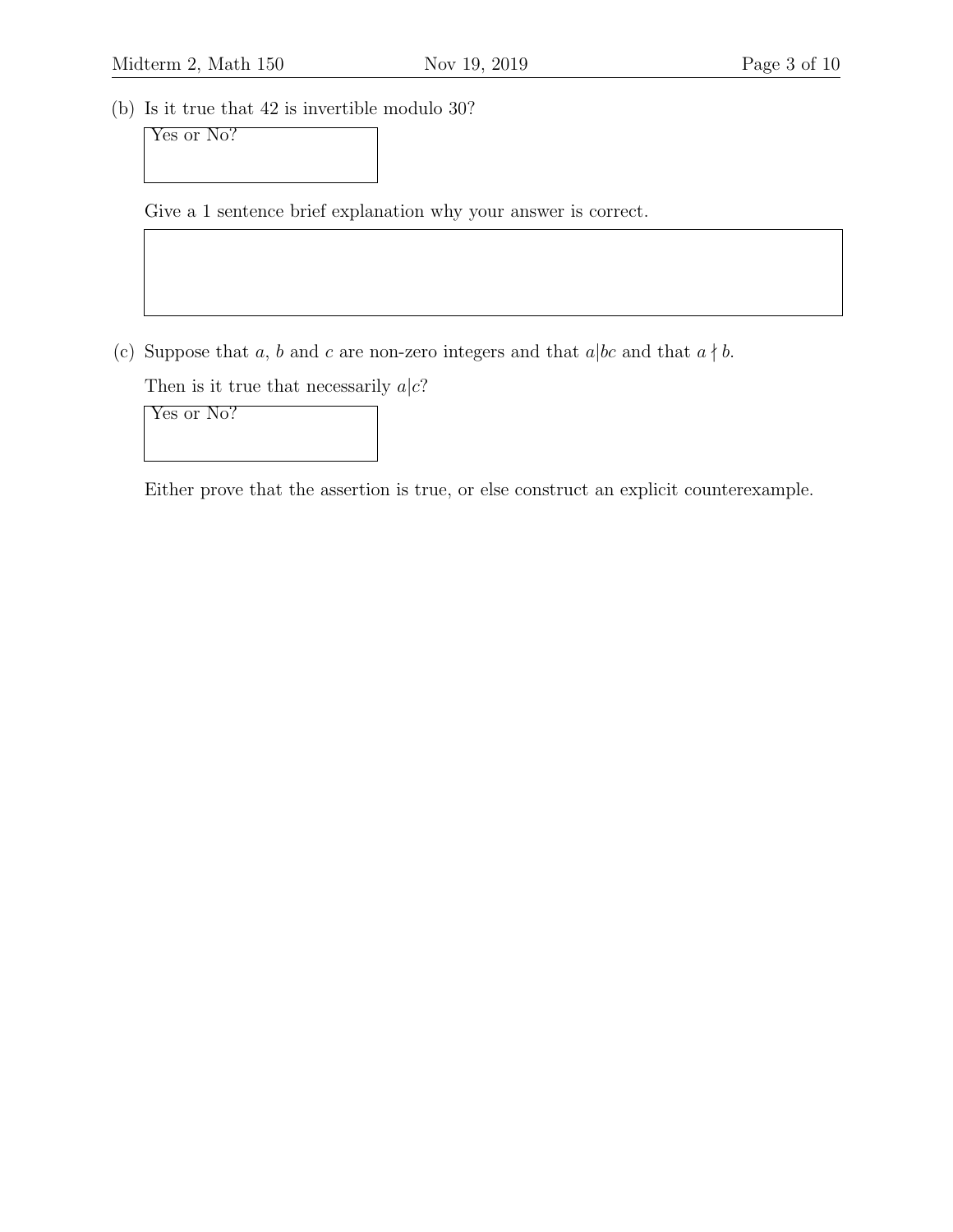### 2. (25 points)

(a)

$$
f(x) = \frac{x^3 + x^2 + 1}{x^2 + 1}
$$

Let *n* be the least integer such that  $f(x)$  is  $O(x^n)$ .

What is  $n$ ?

Prove that  $f(x)$  is  $O(x^n)$  for the *n* you found.

Is  $f(x) \Theta(x^n)$ ? Yes or No.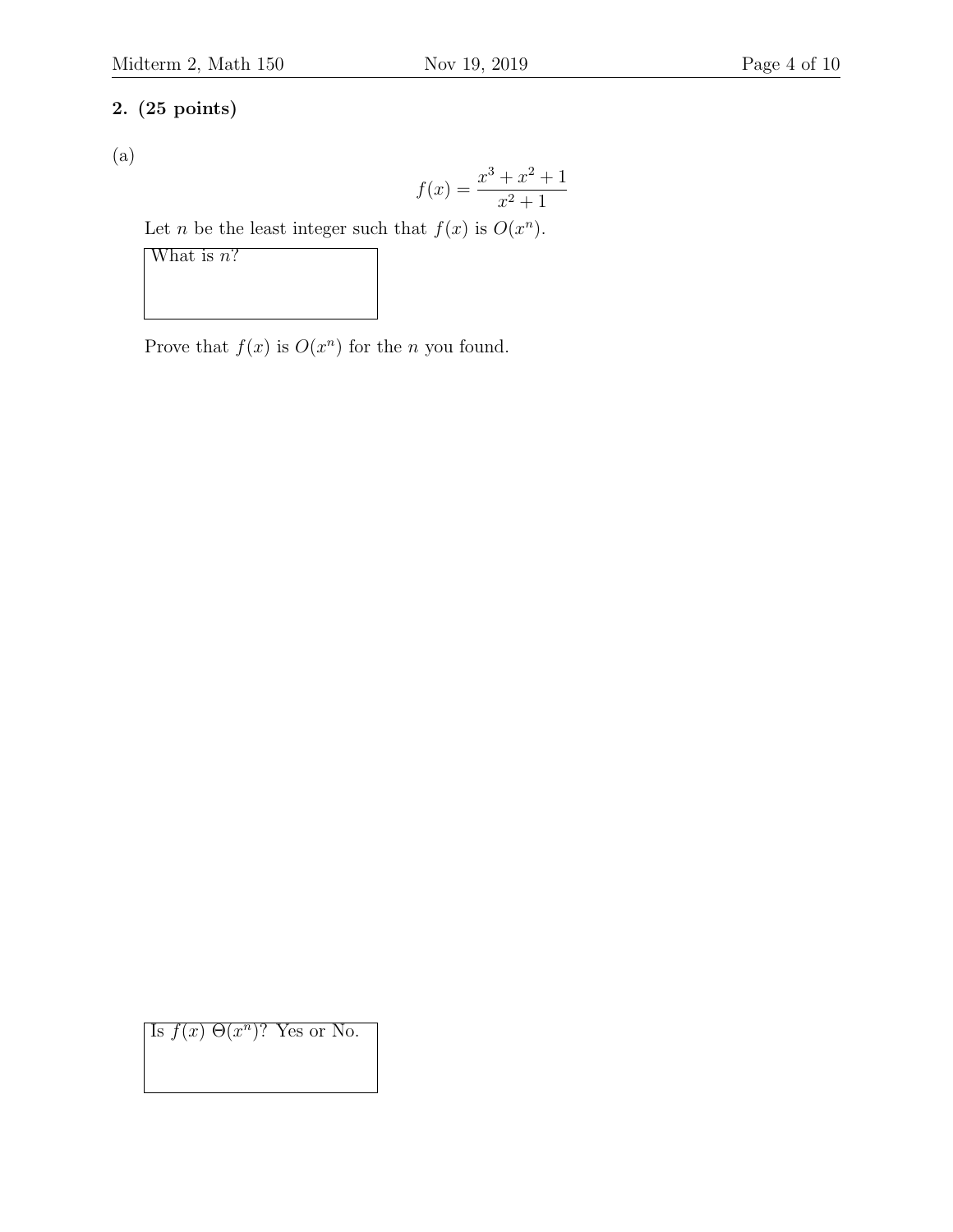(i)

$$
f(x) = 2^x + 10x + 125
$$

|  | What is the dominant term? |  |
|--|----------------------------|--|
|  |                            |  |
|  |                            |  |

(ii)

$$
f(x) = 80(\log x)^2 + 12x \log x + 30x + 25
$$

| What is the dominant term? |  |  |  |
|----------------------------|--|--|--|
|                            |  |  |  |
|                            |  |  |  |
|                            |  |  |  |

(iii)

$$
f(x) = \frac{1}{10}e^x + 3x + 6
$$

What is the dominant term?

(iv)

$$
f(x) = \frac{1}{10}x^5 + 50x^4 + \frac{1}{3}x^2 + 1000x + 10000
$$

What is the dominant term?

(v)

$$
f(x) = 125 + 15x + 3^{x} + 4^{x} + 5^{x}
$$

What is the dominant term?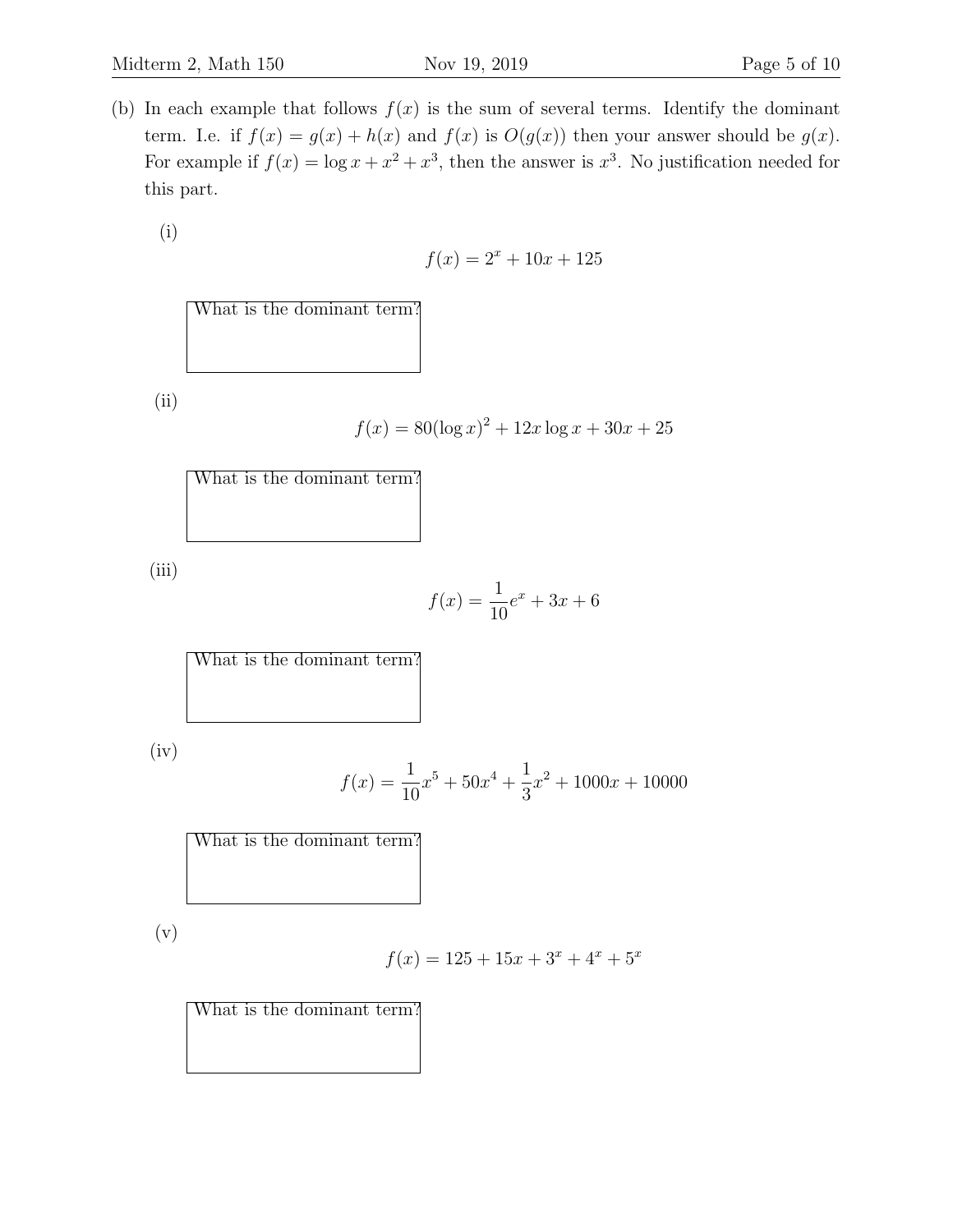## 3. (10 points)

A message M was encrypted using the RSA system to produce an encrypted message  $C = 20$ . Given that the encryption was carried out using the primes  $p = 5$  and  $q = 11$  with encryption key  $e = 27$ , find the decryption key d and use this to decrypt and find the original message M. Note, that the original message is a single letter.

The message was: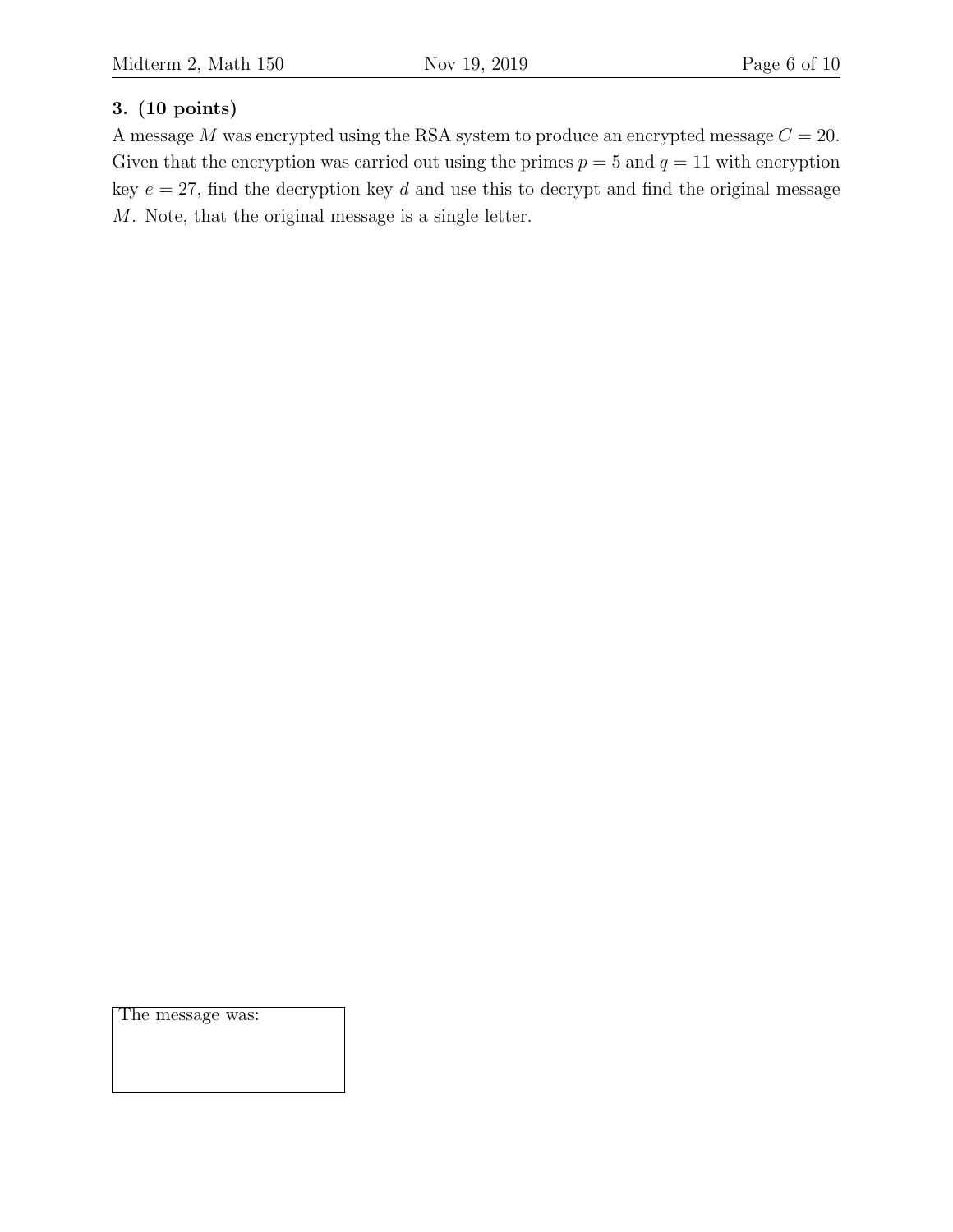4. (20 points) Find all integers  $x$  which satisfy the system of congruences

 $x \equiv 2 \pmod{5}$  $x \equiv 3 \pmod{7}$  $x \equiv 1 \pmod{4}$ 

Answer: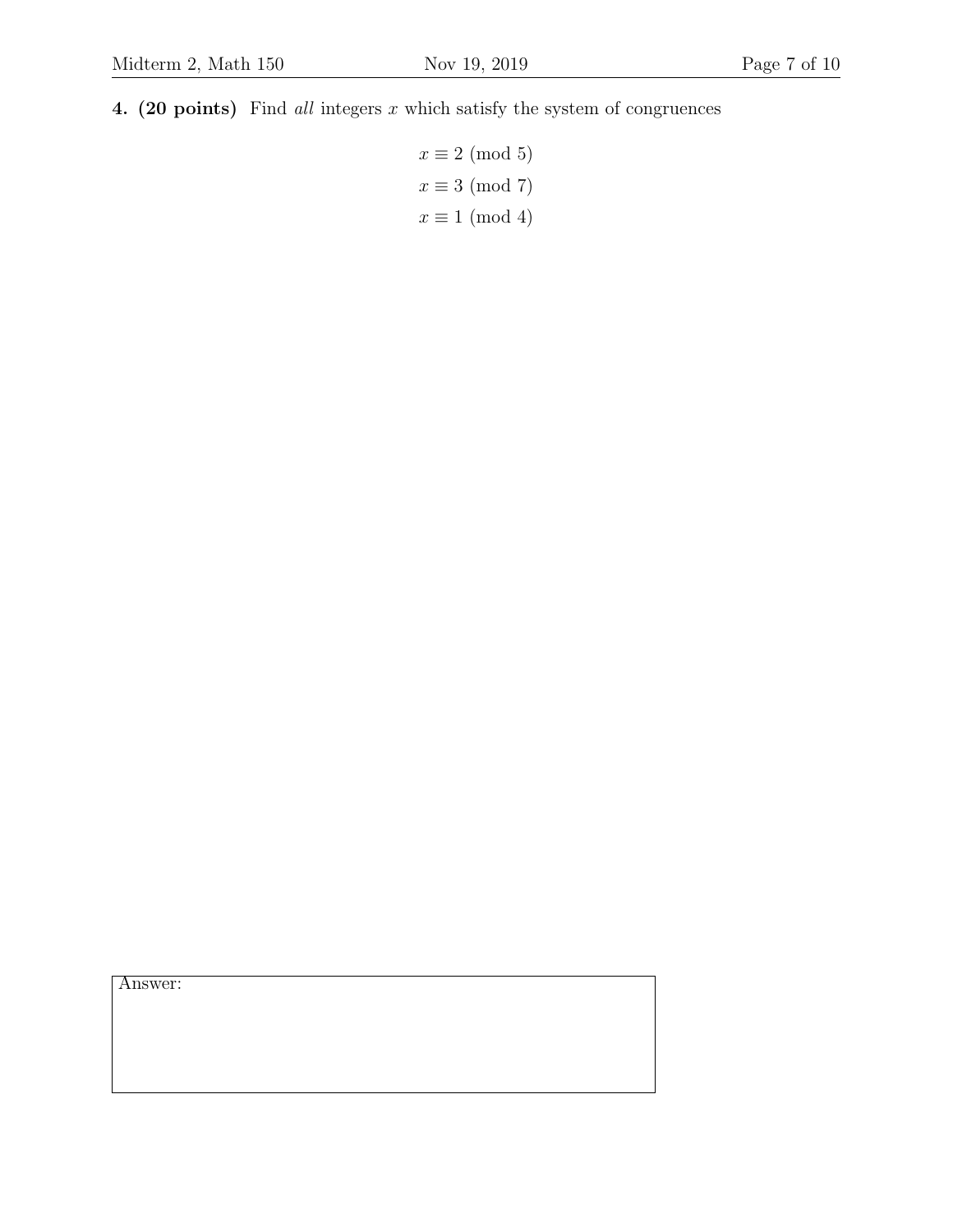5. (10 points) Give a big-Θ estimate for the number of operations (where an operation is an addition or a multiplication) used in this algorithm. Justify your answer.

 $m:=0$ for  $i := 1$  to n for  $j := i$  to n  $m:= i * j+m$ 

Answer: